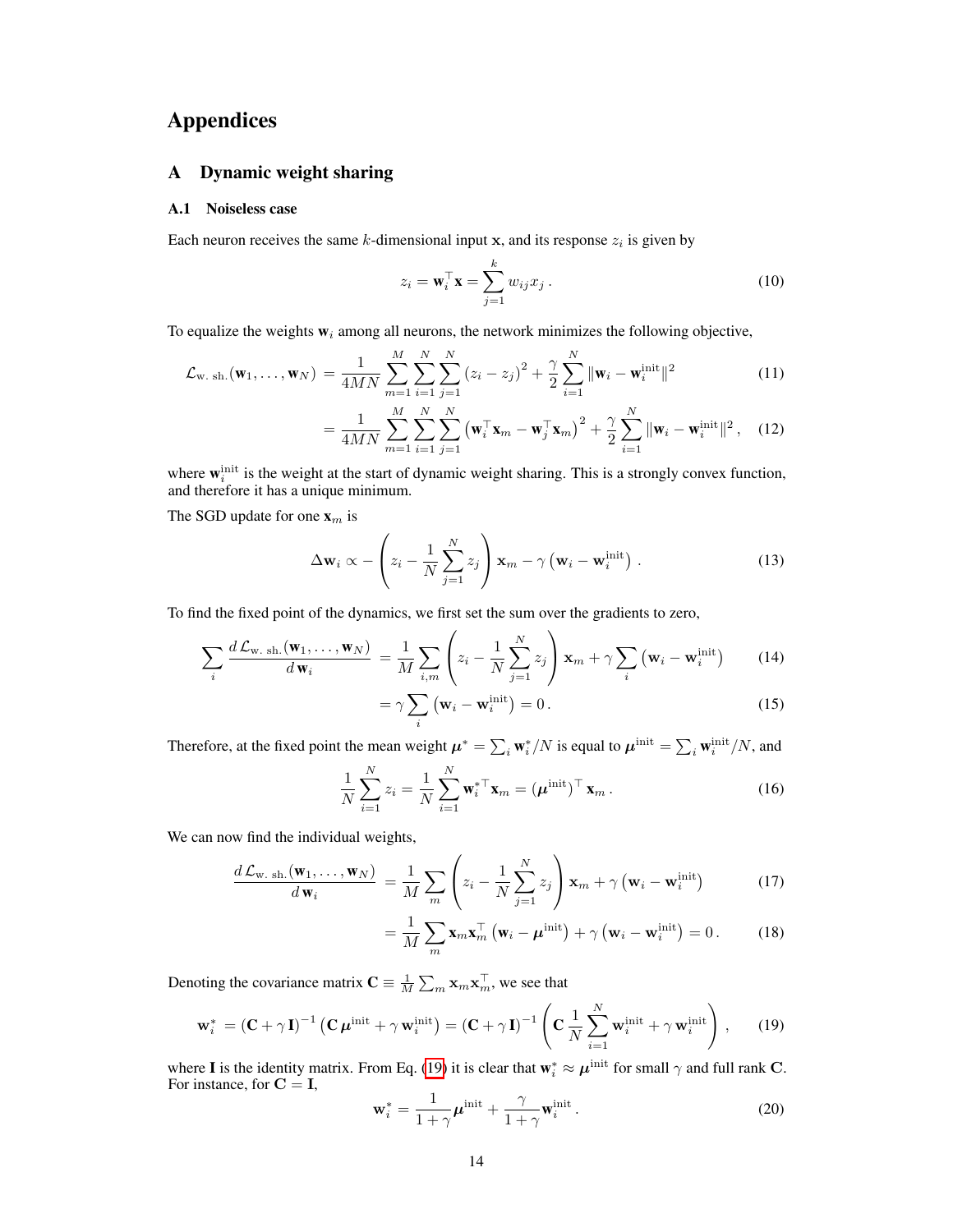<span id="page-1-1"></span>

Figure 5: Logarithm of inverse signal-to-noise ratio (mean weight squared over weight variance, see Eq.  $(6)$ ) for weight sharing objectives in a layer with 100 neurons. A. Dynamics of Eq.  $(21)$  for different kernel sizes *k* (meaning  $k^2$  inputs) and  $\gamma$ . **B.** Dynamics of weight update that uses Eq. [\(8b\)](#page-0-2) for  $\alpha = 10$ , different kernel sizes k and  $\gamma$ . In each iteration, the input is presented for 150 ms.

## A.2 Biased noiseless case, and its correspondence to the realistic implementation

The realistic implementation of dynamic weight sharing with an inhibitory neuron (Section  $\overline{4.2}$ ) introduces a bias in the update rule: Eq.  $(13)$  becomes

<span id="page-1-0"></span>
$$
\Delta \mathbf{w}_i \propto -\left(z_i - \frac{\alpha}{N(1+\alpha)} \sum_{j=1}^N z_j\right) \mathbf{x}_m - \gamma \left(\mathbf{w}_i - \mathbf{w}_i^{\text{init}}\right)
$$
(21)

for inhibition strength  $\alpha$ .

Following the same derivation as for the unbiased case, we can show that the weight dynamics converges to

$$
\sum_{i} \frac{d\mathcal{L}_{\mathbf{w}.\,\mathrm{sh.}}(\mathbf{w}_{1},\ldots,\mathbf{w}_{N})}{d\,\mathbf{w}_{i}} = \frac{1}{M} \sum_{i,m} \left( z_{i} - \frac{\alpha}{1+\alpha} \frac{1}{N} \sum_{j=1}^{N} z_{j} \right) \mathbf{x}_{m} + \gamma \sum_{i} \left( \mathbf{w}_{i} - \mathbf{w}_{i}^{\mathrm{init}} \right) \tag{22}
$$

$$
= \frac{1}{1+\alpha} \mathbf{C} \sum_{i} \mathbf{w}_{i} + \gamma \sum_{i} (\mathbf{w}_{i} - \mathbf{w}_{i}^{\text{init}}) = 0.
$$
 (23)

Therefore  $\boldsymbol{\mu}^* = \gamma \left( \frac{1}{1+\alpha} \mathbf{C} + \gamma \mathbf{I} \right)^{-1} \boldsymbol{\mu}^{\mathrm{init}},$  and

$$
\mathbf{w}_{i}^{*} = \left(\mathbf{C} + \gamma \mathbf{I}\right)^{-1} \left(\frac{\gamma \alpha}{1 + \alpha} \mathbf{C} \left(\frac{1}{1 + \alpha} \mathbf{C} + \gamma \mathbf{I}\right)^{-1} \boldsymbol{\mu}^{\text{init}} + \gamma \mathbf{w}_{i}^{\text{init}}\right). \tag{24}
$$

For  $C = I$ , this becomes

$$
\mathbf{w}_{i}^{*} = \frac{\gamma}{1+\gamma} \left( \frac{\alpha}{1+\gamma(1+\alpha)} \boldsymbol{\mu}^{\text{init}} + \mathbf{w}_{i}^{\text{init}} \right). \tag{25}
$$

As a result, the final weights are approximately the same among neurons, but have a small norm due to the  $\gamma$  scaling.

The dynamics in Eq.  $(21)$  correctly captures the bias influence in Eq.  $(Sb)$ , producing similar SNR plots; compare Fig.  $\overline{S}$ A (Eq.  $\overline{21}$ ) dynamics) to Fig.  $\overline{S}$ B (Eq.  $\overline{8}$ b) dynamics). The curves are slightly different due to different learning rates, but both follow the same trend of first finding a very good solution, and then slowly incorporating the bias term (leading to smaller SNR).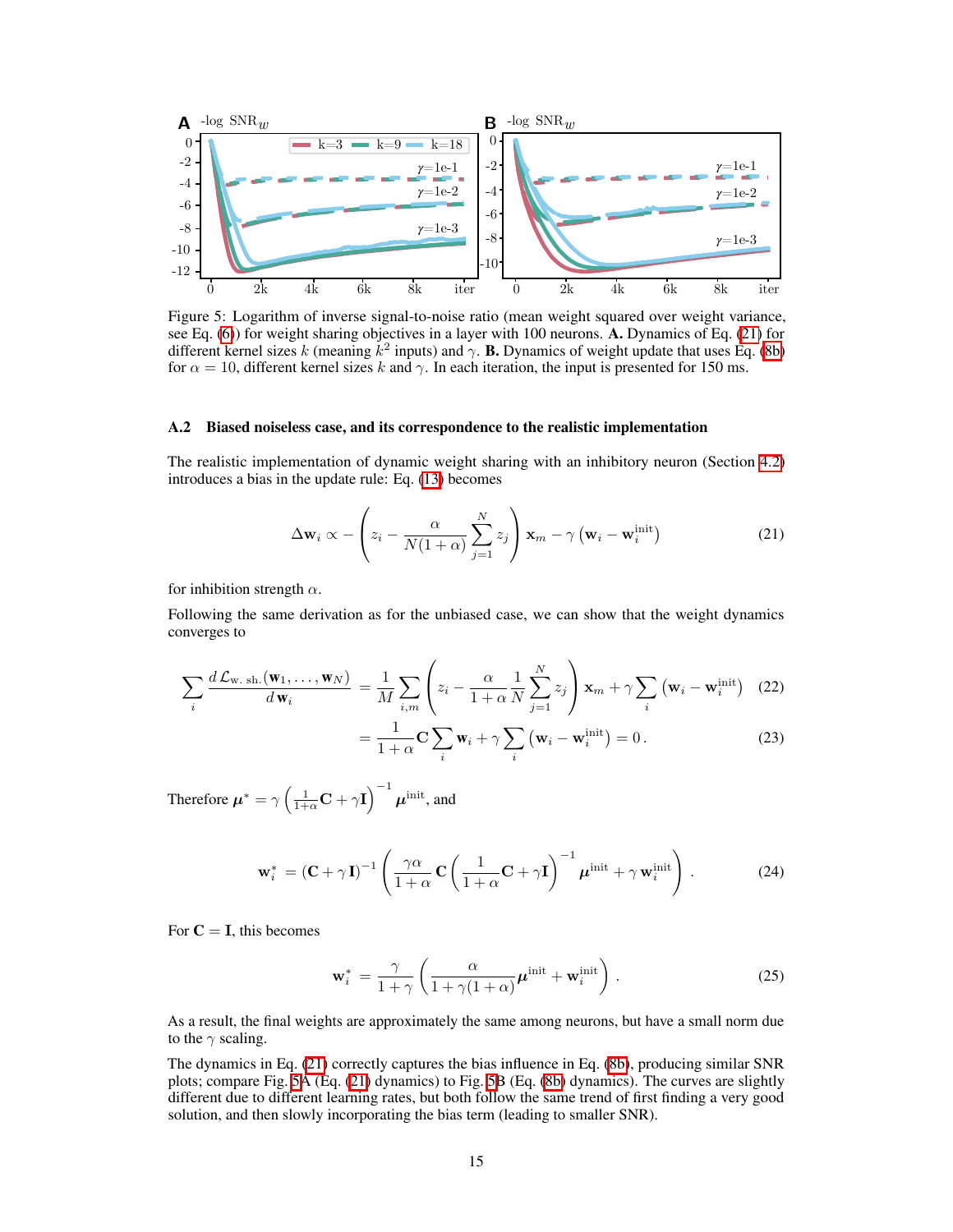## A.3 Noisy case

Realistically, all neurons can't see the same x*m*. However, due to the properties of our loss, we can work even with noisy updates. To see this, we write the objective function as

$$
\mathcal{L}_{\mathbf{w}. \mathrm{sh.}}(\mathbf{w}_1, \dots, \mathbf{w}_N) = \frac{1}{M} \sum_{m=1}^{M} f(\mathbf{W}, \mathbf{X}_m)
$$
(26)

where matrices **W** and **X** satisfy  $(W)_i = w_i$  and  $(X_m)_i = x_m$ , and

$$
f(\mathbf{W}, \mathbf{X}_m) = \frac{1}{4N} \sum_{i=1}^N \sum_{j=1}^N (\mathbf{w}_i^\top \mathbf{x}_m - \mathbf{w}_i^\top \mathbf{x}_m)^2 + \frac{\gamma}{2} \sum_{i=1}^N \|\mathbf{w}_i - \mathbf{w}_i^{\text{init}}\|^2.
$$
 (27)

We'll update the weights with SGD according to

<span id="page-2-0"></span>
$$
\Delta \mathbf{W}^{k+1} = -\eta_k \left. \frac{d}{d\mathbf{W}} f(\mathbf{W}, \mathbf{X}_{m(k)} + \mathbf{E}^k) \right|_{\mathbf{W}^k}, \qquad (28)
$$

where  $(\mathbf{E}^k)_i = \epsilon_i$  is zero-mean input noise and  $m(k)$  is chosen uniformly.

Let's also bound the input mean and noise as

$$
\mathbb{E}_{\mathbf{E}}\left\|\mathbf{x}_{m(k)}+\boldsymbol{\epsilon}_{i}\right\|^{2} \leq \sqrt{c_{x\epsilon}}, \quad \mathbb{E}_{\mathbf{E}}\left\|\mathbf{x}_{m(k)}+\boldsymbol{\epsilon}_{i}\right\|^{4} \leq c_{x\epsilon}.
$$
 (29)

With this setup, we can show that SGD with noise can quickly converge to the correct solution, apart from a constant noise-induced bias. Our analysis is standard and follows [\[52\]](#page-0-5), but had to be adapted for our objective and noise model.

**Theorem 1.** For zero-mean isotropic noise **E** with variance  $\sigma^2$ , uniform SGD sampling  $m(k)$  and *inputs*  $x_m$  *that satisfy Eq.* [\(29\)](#page-2-0)*, choosing*  $\eta_k = O(1/k)$  *leads to* 

$$
\mathbb{E} \left\| \mathbf{W}^{k+1} - \mathbf{W}^* \right\|_F^2 = O\left(\frac{\left\| \mathbf{W}^{\text{init}} - \mathbf{W}^* \right\|_F}{k+1}\right) + O\left(\sigma^2 \|\mathbf{W}^*\|_F^2\right),\tag{30}
$$

*where*  $(\mathbf{W}^*)_i$  *is given by Eq.* [\(19\)](#page-0-0)*.* 

*Proof.* Using the SGD update,

$$
\|\mathbf{W}^{k+1} - \mathbf{W}^*\|_F^2 = \left\|\mathbf{W}^k - \eta_k \frac{d}{d\mathbf{W}} f(\mathbf{W}, \mathbf{X}_{m(k)} + \mathbf{E}^k)\right\|_{\mathbf{W}^k} - \mathbf{W}^*\right\|_F^2
$$
(31)

$$
= \left\| \mathbf{W}^{k} - \mathbf{W}^{*} \right\|_{F}^{2} - 2\eta_{k} \left\langle \mathbf{W}^{k} - \mathbf{W}^{*}, \ \frac{d}{d\mathbf{W}} f(\mathbf{W}, \mathbf{X}_{m(k)} + \mathbf{E}^{k}) \right|_{\mathbf{W}^{k}} \right\rangle \tag{32}
$$

 $\sim$ 

$$
+\eta_k^2 \left\| \frac{d}{d\mathbf{W}} f(\mathbf{W}, \mathbf{X}_{m(k)} + \mathbf{E}^k) \right\|_{\mathbf{W}^k} \left\| \frac{d}{d\mathbf{W}} \right\|_F^2.
$$
 (33)

We need to bound the second and the third terms in the equation above.

**Second term.** As  $f$  is  $\gamma$ -strongly convex in **W**,

$$
-\left\langle \mathbf{W}^{k} - \mathbf{W}^{*}, \frac{d}{d\mathbf{W}} f(\mathbf{W}, \mathbf{X}_{m(k)} + \mathbf{E}^{k}) \Big|_{\mathbf{W}^{k}} \right\rangle \tag{34}
$$

$$
\leq f(\mathbf{W}^*, \mathbf{X}_{m(k)} + \mathbf{E}^k) - f(\mathbf{W}^k, \mathbf{X}_{m(k)} + \mathbf{E}^k) - \frac{\gamma}{2} \|\mathbf{W}^k - \mathbf{W}^*\|_F^2. \tag{35}
$$

As *f* is convex in X,

$$
f(\mathbf{W}^*, \mathbf{X}_{m(k)} + \mathbf{E}^k) - f(\mathbf{W}^k, \mathbf{X}_{m(k)} + \mathbf{E}^k) \le f(\mathbf{W}^*, \mathbf{X}_{m(k)}) - f(\mathbf{W}^k, \mathbf{X}_{m(k)})
$$
(36)

$$
+\left\langle \frac{d}{d\mathbf{X}}f(\mathbf{W}^*,\mathbf{X})\Big|_{\mathbf{X}_{m(k)}+\mathbf{E}^k}-\frac{d}{d\mathbf{X}}f(\mathbf{W}^k,\mathbf{X})\Big|_{\mathbf{X}_{m(k)}},\mathbf{E}^k\right\rangle.
$$
 (37)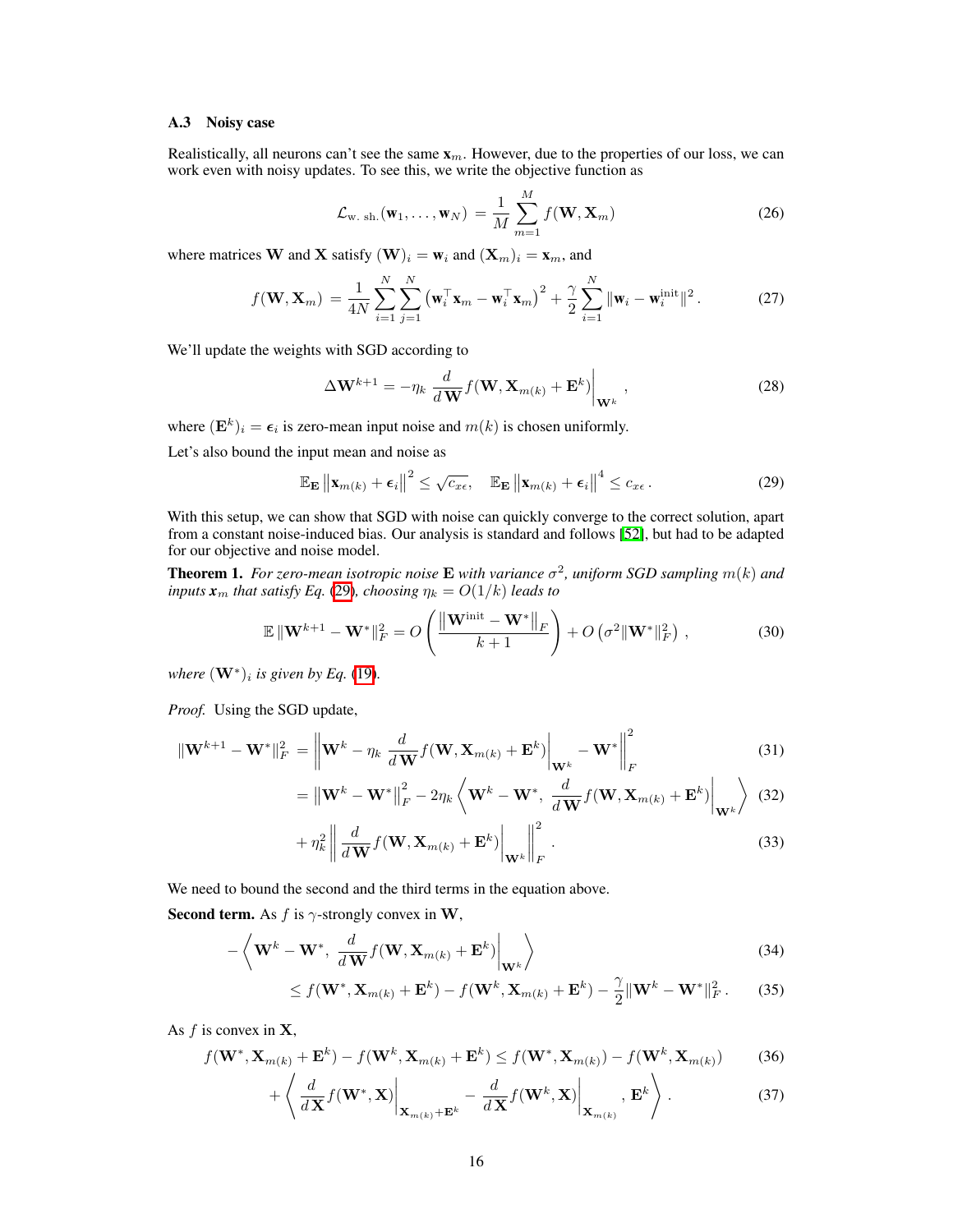We only need to clarify one term here,

$$
\left(\frac{d}{d\mathbf{X}}f(\mathbf{W}^*,\mathbf{X})\bigg|_{\mathbf{X}_{m(k)}+\mathbf{E}^k}\right)_i = \left(\frac{d}{d\mathbf{X}}f(\mathbf{W}^*,\mathbf{X})\bigg|_{\mathbf{X}_{m(k)}}\right)_i + \left(\mathbf{w}_i^{*\top}\boldsymbol{\epsilon}_i - \frac{1}{N}\sum_j \mathbf{w}_j^{*\top}\boldsymbol{\epsilon}_j\right)\mathbf{w}_i^*.
$$
\n(38)

Now we can take the expectation over  $m(k)$  and E. As  $m(k)$  is uniform, and W<sup>\*</sup> minimizes the global function,

$$
\mathbb{E}_{m(k)}\left(f(\mathbf{W}^*, \mathbf{X}_{m(k)}) - f(\mathbf{W}^k, \mathbf{X}_{m(k)})\right) = \mathcal{L}_{\mathbf{w}. \text{ sh.}}(\mathbf{w}_1^*, \dots, \mathbf{w}_N^*) - \mathcal{L}_{\mathbf{w}. \text{ sh.}}(\mathbf{w}_1^k, \dots, \mathbf{w}_N^k) \le 0. \tag{39}
$$

As  $\mathbf{E}^k$  is zero-mean and isotropic with variance  $\sigma^2$ ,

$$
\mathbb{E}_{m(k),\mathbf{E}^k} \left\langle \left. \frac{d}{d\mathbf{X}} f(\mathbf{W}^*, \mathbf{X}) \right|_{\mathbf{X}_{m(k)} + \mathbf{E}^k} - \left. \frac{d}{d\mathbf{X}} f(\mathbf{W}^k, \mathbf{X}) \right|_{\mathbf{X}_{m(k)}}, \mathbf{E}^k \right\rangle \tag{40}
$$

$$
= \mathbb{E}_{\mathbf{E}^k} \sum_{i} \left( \mathbf{w}_i^* \mathbf{F}_{\boldsymbol{\epsilon}_i} - \frac{1}{N} \sum_{j} \mathbf{w}_j^* \mathbf{F}_{\boldsymbol{\epsilon}_j} \right) \mathbf{w}_i^* \mathbf{F}_{\boldsymbol{\epsilon}_i} = \left( 1 - \frac{1}{N} \right) \mathbb{E}_{\mathbf{E}^k} \sum_{i} \left( \mathbf{w}_i^* \mathbf{F}_{\boldsymbol{\epsilon}_i} \right)^2 \tag{41}
$$

$$
= \left(1 - \frac{1}{N}\right) \mathbb{E}_{\mathbf{E}^k} \sum_i \text{Tr}\left(\mathbf{w}_i^* \mathbf{w}_i^{* \top} \boldsymbol{\epsilon}_i \boldsymbol{\epsilon}_i^{\top}\right) \leq \sigma^2 \|\mathbf{W}^*\|_F^2. \tag{42}
$$

So the whole second term becomes

$$
-2\eta_k \mathbb{E}_{m(k),\mathbf{E}}\left\langle \mathbf{W}^k - \mathbf{W}^*, \frac{d}{d\mathbf{W}} f(\mathbf{W}, \mathbf{X}_{m(k)} + \mathbf{E}^k) \Big|_{\mathbf{W}^k} \right\rangle
$$
(43)

$$
\leq -\gamma \eta_k \mathbb{E}_{m(k), \mathbf{E}^k} \|\mathbf{W}^k - \mathbf{W}^*\|_F^2 + \eta_k \sigma^2 \|\mathbf{W}^*\|_F^2. \tag{44}
$$

+

Third term. First, observe that

$$
\frac{d}{d\mathbf{w}_i} f(\mathbf{W}, \mathbf{X}) = \mathbf{x}_i \mathbf{x}_i^{\top} \mathbf{w}_i - \mathbf{x}_i \frac{1}{N} \sum_j \mathbf{x}_j^{\top} \mathbf{w}_j + \gamma \mathbf{w}_i - \gamma \mathbf{w}_i^{\text{init}} \tag{45}
$$

$$
= \left(1 - \frac{1}{N}\right) \mathbf{A}_i \mathbf{w}_i - \mathbf{B}_i \mathbf{W} + \gamma \mathbf{w}_i - \gamma \mathbf{w}_i^{\text{init}}, \tag{46}
$$

where  $\mathbf{A}_i = \mathbf{x}_i \mathbf{x}_i^{\mathsf{T}}$  and  $(\mathbf{B}_i)_j = \mathbb{I}[i \neq j] \mathbf{x}_i \mathbf{x}_j^{\mathsf{T}} / N$ .

Therefore, using  $||a+b||^2 \le 2||a||^2+2||b||^2$  twice, properties of the matrix 2-norm, and  $(1-1/N) \le 1$ ,

$$
\left\| \frac{d}{d\mathbf{w}_i} f(\mathbf{W}, \mathbf{X}) \right\|^2 \le 4 \left\| \mathbf{A}_i \right\|_2^2 \left\| \mathbf{w}_i \right\|^2 + 4 \left\| \mathbf{B}_i \right\|_2^2 \left\| \mathbf{W} \right\|^2 + 4\gamma^2 \left\| \mathbf{w}_i \right\|^2 + 4\gamma^2 \left\| \mathbf{w}_i^{\text{init}} \right\|^2. \tag{47}
$$

In our particular case, bounding the 2 norm with the Frobenius norm gives

$$
\mathbb{E}_{m(k),\mathbf{E}}\left\|\mathbf{A}_{i}\right\|_{2}^{2} \leq \mathbb{E}_{m(k),\mathbf{E}}\left\|\left(\mathbf{x}_{m(k)}+\boldsymbol{\epsilon}_{i}\right)\left(\mathbf{x}_{m(k)}+\boldsymbol{\epsilon}_{i}\right)^{\top}\right\|_{F}^{2}
$$
(48)

$$
= \mathbb{E}_{m(k),\mathbf{E}} \left\| \mathbf{x}_{m(k)} + \boldsymbol{\epsilon}_i \right\|^4 \leq c_{x\epsilon} \,. \tag{49}
$$

Similarly,

$$
\mathbb{E}_{m(k),\mathbf{E}}\left\|\mathbf{B}_{i}\right\|_{2}^{2} \leq \mathbb{E}_{m(k),\mathbf{E}}\left\|\mathbf{B}_{i}\right\|_{F}^{2} \leq \frac{1}{N^{2}}\mathbb{E}_{m(k),\mathbf{E}}\sum_{j\neq i}\left\|\mathbf{x}_{m(k)}+\epsilon_{i}\right\|^{2}\left\|\mathbf{x}_{m(k)}+\epsilon_{j}\right\|^{2} \leq \frac{c_{x\epsilon}}{N}.
$$
\n(50)

Therefore, we can bound the full gradient by the sum of individual bounds (as it's the Frobenius norm) and using  $||a + b||^2 \le 2||a||^2 + 2||b||^2$  again,

$$
\mathbb{E}_{m(k),E} \left\| \frac{d}{d\mathbf{W}} f(\mathbf{W}, \mathbf{X}_{m(k)+\mathbf{E}^k}) \right\|_{\mathbf{W}^k} \left\| \frac{2}{F} \le 4(2c_{x\epsilon} + \gamma^2) \left\| \mathbf{W}^k \right\|_F^2 + 4\gamma^2 \left\| \mathbf{W}^{\text{init}} \right\|_F^2 \tag{51}
$$

$$
\leq 8(2c_{x\epsilon} + \gamma^2) \left\| \mathbf{W}^k - \mathbf{W}^* \right\|_F^2 + 8(2c_{x\epsilon} + \gamma^2) \left\| \mathbf{W}^* \right\|_F^2 + 4\gamma^2 \left\| \mathbf{W}^{\text{init}} \right\|_F^2. \tag{52}
$$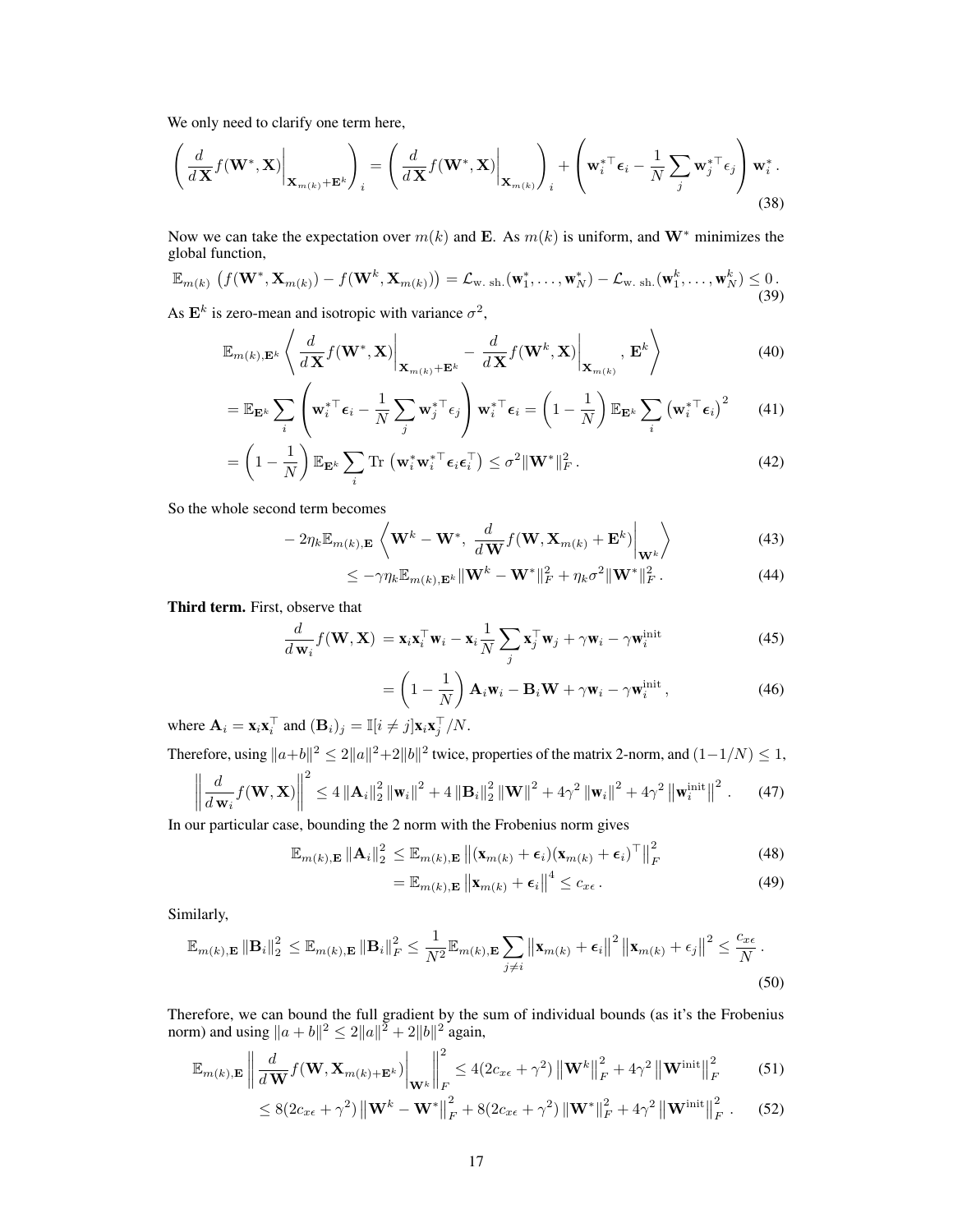Combining all of this, and taking the expectation over all steps before  $k + 1$ , gives us

$$
\mathbb{E} \|\mathbf{W}^{k+1} - \mathbf{W}^*\|_F^2 \le \left(1 - \gamma \eta_k + \eta_k^2 8(2c_{x\epsilon} + \gamma^2)\right) \mathbb{E} \left\|\mathbf{W}^k - \mathbf{W}^*\right\|_F^2
$$
\n(53)

$$
+\eta_k\sigma^2\|\mathbf{W}^*\|_F^2+\eta_k^2\left(8(2c_{x\epsilon}+\gamma^2)\left\|\mathbf{W}^*\right\|_F^2+4\gamma^2\left\|\mathbf{W}^{\text{init}}\right\|_F^2\right).\qquad(54)
$$

If we choose  $\eta_k$  such that  $\eta_k \cdot \left( 8(2c_{x\epsilon} + \gamma^2) \left\| \mathbf{W}^* \right\|_F^2 + 4\gamma^2 \left\| \mathbf{W}^{\text{init}} \right\|_F^2 \right)$ *F*  $\Big) \leq \sigma^2$ , we can simplify the result,

$$
\mathbb{E} \|\mathbf{W}^{k+1} - \mathbf{W}^*\|_F^2 \leq \left(1 - \gamma \eta_k + \eta_k^2 8(2c_{x\epsilon} + \gamma^2)\right) \mathbb{E} \left\|\mathbf{W}^k - \mathbf{W}^*\right\|_F^2 + 2\eta_k \sigma^2 \|\mathbf{W}^*\|_F^2 \tag{55}
$$

$$
\leq \left(\prod_{s=0}^{k} \left(1 - \gamma \eta_s + \eta_s^2 8(2c_{x\epsilon} + \gamma^2)\right)\right) \mathbb{E} \left\|\mathbf{W}^{\text{init}} - \mathbf{W}^*\right\|_F^2 \tag{56}
$$

$$
+ 2\sigma^2 \sum_{t=0}^k \eta_t \left( \prod_{s=1}^t \left( 1 - \gamma \eta_s + \eta_s^2 8(2c_{x\epsilon} + \gamma^2) \right) \right) ||\mathbf{W}^*||_F^2. \tag{57}
$$

If we choose  $\eta_k = O(1/k)$ , the first term will decrease as  $1/k$ . The second one will stay constant with time, and proportional to  $\sigma^2$ .

 $\Box$ 

#### A.4 Applicability to vision transformers

In vision transformers (e.g.  $[28]$ ), an input image is reshaped into a matrix  $\mathbf{Z} \in \mathbb{R}^{N \times D}$  for *N* non-overlapping patches of the input, each of size *D*. As the first step, Z is multiplied by a matrix  $\mathbf{U} \in \mathbb{R}^{D \times 3D}$  as  $\mathbf{Z}' = \mathbf{Z}\mathbf{U}$ . Therefore, an output neuron  $z'_{ij} = \sum_{k} z_{ik} u_{kj}$  looks at  $\mathbf{z}_i$  with the same weights as  $z'_{i'j} = \sum_{k} z_{i'k} u_{kj}$  uses for  $z_{i'}$  for any  $i'$ .

To share weights with dynamic weight sharing, for each *k* we need to connect all  $z_{ik}$  across *i* (input layer), and for each  $j$  – all  $z'_{ij}$  across *i* (output layer). After that, weight sharing will proceed just like for locally connected networks: activate an input grid  $j_1$  (one of  $D$  possible ones) to create a repeating input patter, then activate a grid  $j_2$  and so on.

## A.5 Details for convergence plots

Both plots in Fig.  $\overline{4}$  show mean negative log SNR over 10 runs, 100 output neurons each. Initial weights were drawn from  $\mathcal{N}(1,1)$ . At every iteration, the new input **x** was drawn from  $\mathcal{N}(1,1)$ independently for each component. Learning was performed via SGD with momentum of 0.95. The minimum SNR value was computed from Eq.  $(5)$ . For our data, the SNR expression in Eq. [\(6\)](#page-0-1) has  $\left(\frac{1}{N}\sum_i(\mathbf{w}_i)_j\right)^2 \approx 1$  and  $\frac{1}{N}\sum_i((\mathbf{w}_i)_j-\frac{1}{N}\sum_{i'}(\mathbf{w}_{i'})_j)^2 \approx \gamma^2/(1+\gamma)^2$ , therefore  $-\log \text{SNR}_{\min} = 2 \log(\gamma/(1+\gamma)).$ 

For Fig. [4A](#page-0-7), we performed 2000 iterations (with a new x each time). Learning rate at iteration *k* was  $\eta_k = 0.5/(1000 + k)$ . For Fig. [5A](#page-1-1), we did the same simulation but for  $10^4$  iterations.

For Fig. **4B**, network dynamics (Eq. [\(8b\)](#page-0-2)) was simulated with  $\tau = 30$  ms,  $b = 1$  using Euler method with steps size of 1 ms. We performed  $10<sup>4</sup>$  iterations (150 ms per iteration, with a new x each iteration). Learning rate at iteration *k* was  $\eta_k = 0.0003 / \sqrt{1 + k/2} \cdot \mathbb{I}[k \ge 50]$ .

The code for both runs is provided in the supplementary material.

## B Experimental details

Both convolutional and LC layers did not have the bias term, and were initialized according to Kaiming Normal initialization [\[53\]](#page-0-9) with ReLU gain, meaning each weight was drawn from  $\mathcal{N}(0, 2/(c_{\text{out}}k^2))$ for kernel size *k* and *c*out output channels.

All runs were done with automatic mixed precision, meaning that inputs to each layer (but not the weights) were stored as float16, and not float32. This greatly improved performance and memory requirements of the networks.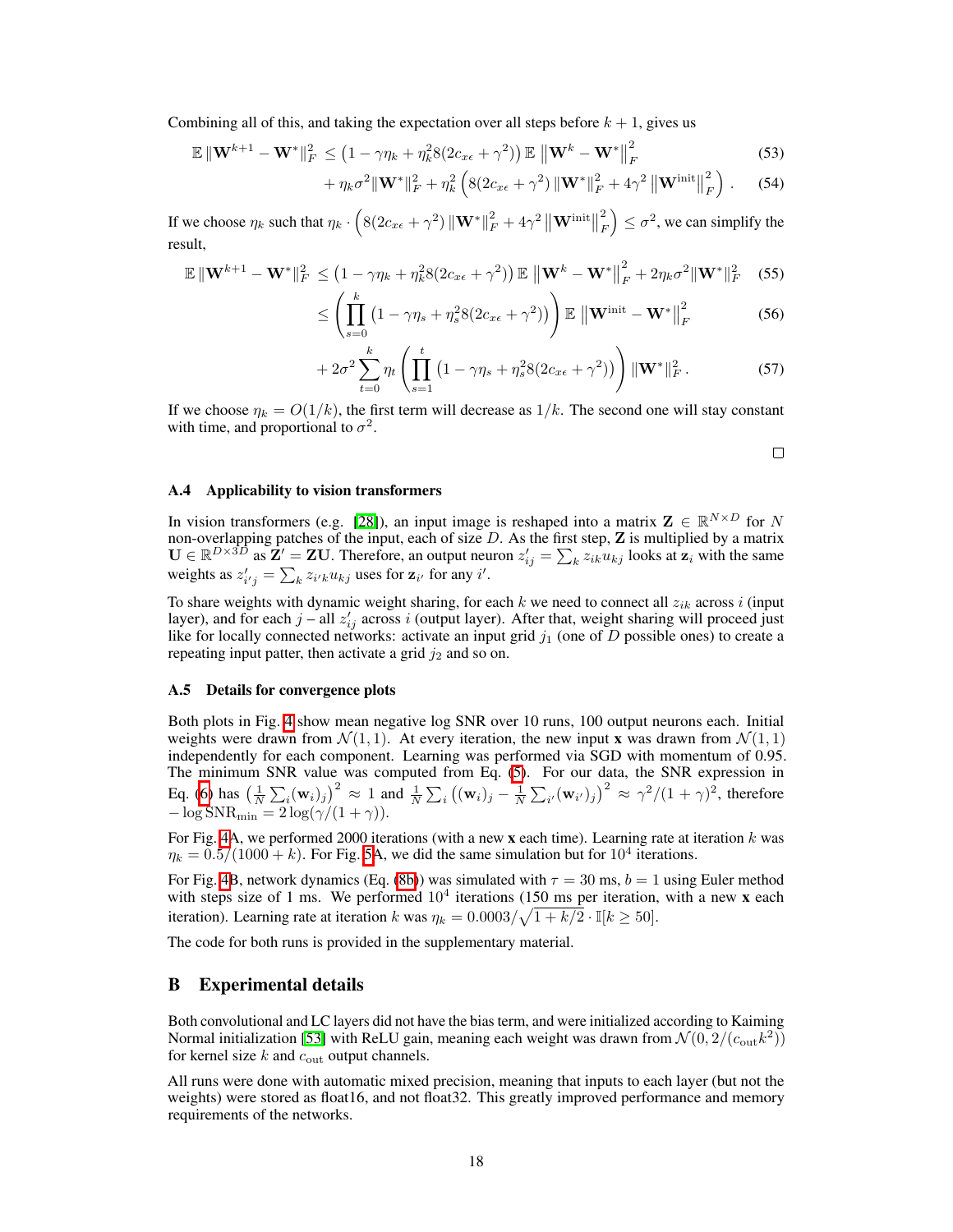As an aside, the weight dynamics of sleep/training phases indeed followed Fig.  $\overline{BA}$ . Fig.  $\overline{6}$  shows  $-\log SNR_{w}$  (defined in Eq. [\(6\)](#page-0-1)) for weight sharing every 10 iterations on CIFAR10. For small learning rates, the weights do not diverge too much in-between sleep phases.

<span id="page-5-0"></span>

Figure 6: Logarithm of inverse signal-to-noise ratio (mean weight squared over weight variance, see Eq.  $(6)$ ) for weight sharing every 10 iterations for CIFAR10. A. Learning rate = 5e-4. **B.** Learning rate  $= 5e-3$ . C. Learning rate  $= 5e-2$ .

## B.1 CIFAR10/100, TinyImageNet

Mean performance over [5](#page-6-1) runs is summarized in Table  $\overline{A}$  (padding of 0), Table  $\overline{S}$  (padding of [4](#page-6-0)), and Table  $\delta$  (padding of 8). Maximum minus minimum accuracy is summarized in Table  $\delta$ , Table  $\delta$ , and Table  $\overline{9}$ . Hyperparameters for AdamW (learning rate and weight decay) are provided in Table  $\overline{10}$ , Table [11,](#page-8-0) and Table [12.](#page-8-1)

Hyperparameters were optimized on a train/validation split (see Section  $\overline{5}$ ) over the following grids. CIFAR10/100. Learning rate: [1e-1, 5e-2, 1e-2, 5e-3] (conv), [1e-3, 5e-4, 1e-4, 5e-5] (LC); weight decay [1e-2, 1e-4] (both). TinyImageNet. Learning rate: [5e-3, 1e-3, 5e-4] (conv), [1e-3, 5e-4] (LC); weight decay [1e-2, 1e-4] (both). The learning rate range for TinyImageNet was smaller as preliminary experiments showed poor performance for slow learning rates.

For all runs, the batch size was 512. For all final runs, learning rate was divided by 4 at 100 and then at 150 epochs (out of 200). Grid search for CIFAR10/100 was done for the same 200 epochs setup. For TinyImageNet, grid search was performed over 50 epochs with learning rate decreases at 25 and 37 epochs (i.e., the same schedule but compressed) due to the larger computational cost of full runs.

## B.2 ImageNet

In addition to the main results, we also tested the variant of the locally connected network with a convolutional first layer (Table [13\)](#page-8-2). It improved performance for all configurations: from about 2% for weight sharing every 1-10 iterations, to about 5% for 100 iterations and for no weight sharing. This is not surprising, as the first layer has the largest resolution (224 by 224; initially, we performed these experiment due to memory constraints). Our result suggests that adding a "good" pre-processing layer (e.g. the retina) can also improve performance of locally connected networks.

Final hyperparameters. Learning rate: 1e-3 (conv, LC with w.sh. (1)), 5e-4 (all other LC; all LC with 1st layer conv), weight decay: 1e-2 (all). Hyperparameters were optimized on a train/validation split (see Section  $\overline{5}$ ) over the following grids. Conv: learning rate [1e-3, 5e-4], weight decay [1e-2, 1e-4, 1e-6]. LC: learning rate [1e-3, 5e-4, 1e-4, 5e-5], weight decay [1e-2]. LC (1st layer conv): learning rate [1e-3, 5e-4], weight decay [1e-2, 1e-4, 1e-6]. For LC, we only tried the large weight decay based on earlier experiment (LC (1st layer conv)). For LC (1st layer conv), we only tuned hyperparameters for LC and LC with weight sharing in each iteration, as they found the same values (weight sharing every 10/100 iterations interpolates between LC and LC with weight sharing in each iteration, and therefore is expected to behave similarly to both). In addition, for LC (1st layer conv) we only tested learning rate of 5e-4 for weight decay of 1e-2 as higher learning rates performed significantly worse for other runs (and in preliminary experiments).

For all runs, the batch size was 256. For all final runs, learning rate was divided by 4 at 100 and then at 150 epochs (out of 200). Grid search was performed over 20 epochs with learning rate decreases at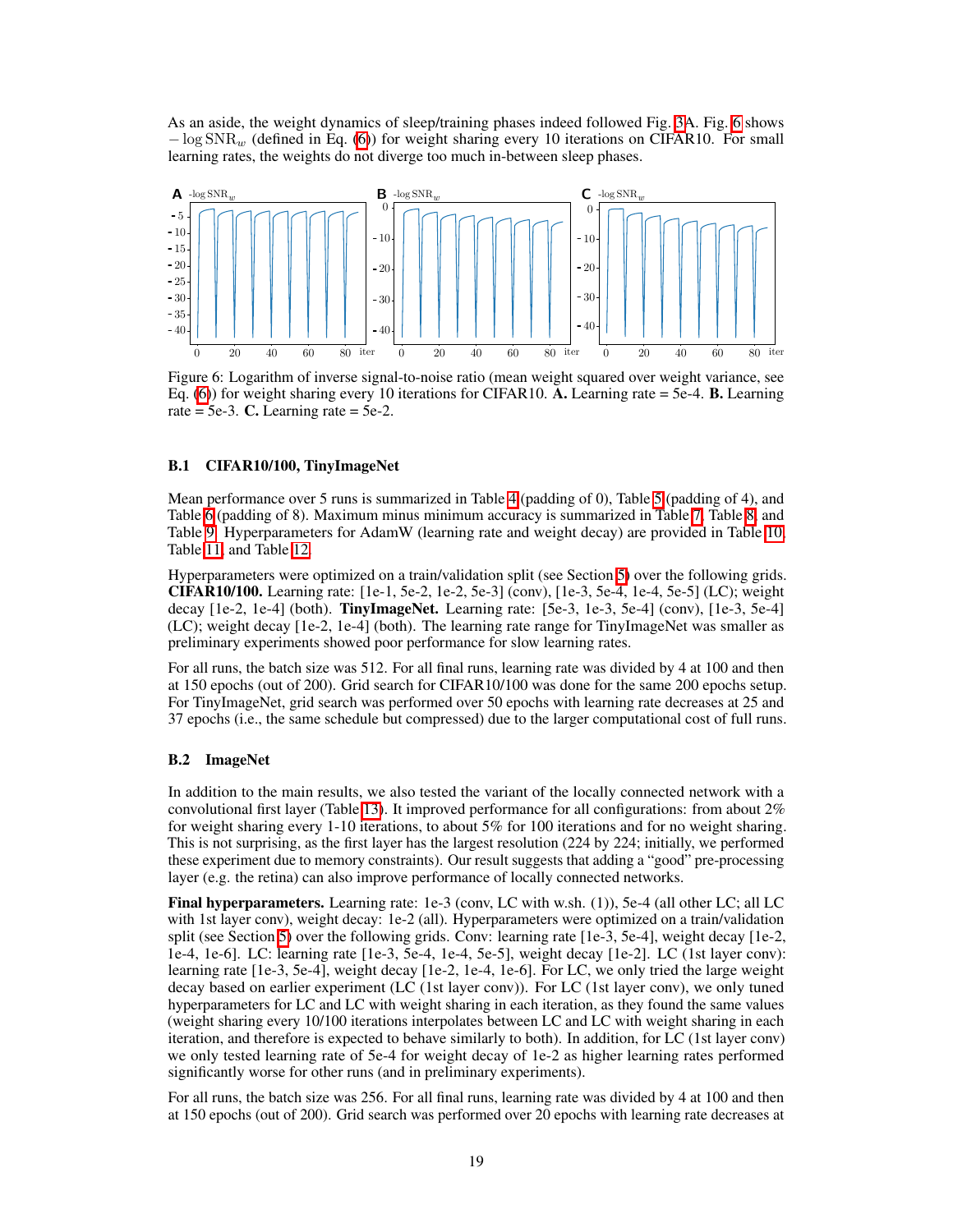<span id="page-6-0"></span>Table 4: Performance of convolutional (conv) and locally connected (LC) networks for padding of 0 in the input images (mean accuracy over 5 runs). For LC, two regularization strategies were applied: repeating the same image *n* times with different translations (*n* reps) or using dynamic weight sharing every *n* batches (ws (*n*)). LC nets additionally show performance difference w.r.t. conv nets.

| Regularizer    | Connectivity                                    | <b>CIFAR10</b>          |                            |                            | <b>CIFAR100</b>            |                          |                            |                            | <b>TinvImageNet</b>  |                            |                      |  |
|----------------|-------------------------------------------------|-------------------------|----------------------------|----------------------------|----------------------------|--------------------------|----------------------------|----------------------------|----------------------|----------------------------|----------------------|--|
|                |                                                 | $Top-1$<br>$\arctan(y)$ | Diff                       | $Top-1$<br>$accuracy (\%)$ | Diff                       | Top-5<br>$accuracy (\%)$ | Diff                       | $Top-1$<br>accuracy $(\%)$ | Diff                 | $Top-5$<br>$accuracy (\%)$ | Diff                 |  |
|                | conv<br>LC                                      | 84.1<br>67.2            | $-16.8$                    | 49.5<br>34.9               | $-14.6$                    | 78.2<br>62.2             | $-16.0$                    | 26.0<br>12.0               | $-14.1$              | 51.2<br>30.4               | $-20.7$              |  |
| Weight Sharing | $LC - ws(1)$<br>$LC - ws(10)$<br>$LC - ws(100)$ | 74.8<br>75.9<br>75.4    | $-9.3$<br>$-8.1$<br>$-8.6$ | 41.8<br>44.4<br>43.4       | $-7.7$<br>$-5.1$<br>$-6.1$ | 70.1<br>72.0<br>71.9     | $-8.1$<br>$-6.2$<br>$-6.3$ | 24.9<br>28.1<br>27.4       | $-1.2$<br>2.0<br>1.3 | 49.1<br>52.5<br>51.9       | $-2.1$<br>1.3<br>0.8 |  |

Table 5: Mean performance over 5 runs. Same as Table  $\frac{1}{4}$ , but for padding of 4.

<span id="page-6-1"></span>

| <b>Regularizer</b> | Connectivity   | <b>CIFAR10</b>             |        | <b>CIFAR100</b>            |        |                             |        | <b>TinyImageNet</b>        |        |                            |         |
|--------------------|----------------|----------------------------|--------|----------------------------|--------|-----------------------------|--------|----------------------------|--------|----------------------------|---------|
|                    |                | $Top-1$<br>$accuracy (\%)$ | Diff   | $Top-1$<br>$accuracy (\%)$ | Diff   | Top- $5$<br>$accuracy (\%)$ | Diff   | $Top-1$<br>$accuracy (\%)$ | Diff   | $Top-5$<br>$accuracy (\%)$ | Diff    |
| ٠                  | conv           | 88.3                       | ۰      | 59.2                       | ٠      | 84.9                        | ۰      | 38.6                       | ۰      | 65.1                       | ۰.      |
|                    | LC             | 80.9                       | $-7.4$ | 49.8                       | $-9.4$ | 75.5                        | $-9.4$ | 29.6                       | $-9.0$ | 52.7                       | $-12.4$ |
|                    | $LC - 4$ reps  | 82.9                       | $-5.4$ | 52.1                       | $-7.1$ | 76.4                        | $-8.5$ | 31.9                       | $-6.7$ | 54.9                       | $-10.2$ |
| Data Translation   | $LC - 8$ reps  | 83.8                       | $-4.5$ | 54.3                       | $-5.0$ | 77.9                        | $-7.0$ | 33.0                       | $-5.6$ | 55.6                       | $-9.5$  |
|                    | $LC - 16$ reps | 85.0                       | $-3.3$ | 55.9                       | $-3.3$ | 78.8                        | $-6.1$ | 34.0                       | $-4.6$ | 56.2                       | $-8.8$  |
|                    | $LC - ws(1)$   | 87.4                       | $-0.8$ | 58.7                       | $-0.5$ | 83.4                        | $-1.6$ | 41.6                       | 3.0    | 66.1                       | 1.1     |
| Weight Sharing     | $LC - ws(10)$  | 85.1                       | $-3.2$ | 55.7                       | $-3.6$ | 80.9                        | $-4.0$ | 37.4                       | $-1.2$ | 61.8                       | $-3.2$  |
|                    | $LC - ws(100)$ | 82.0                       | $-6.3$ | 52.8                       | $-6.4$ | 80.1                        | $-4.8$ | 37.1                       | $-1.5$ | 62.8                       | $-2.3$  |

10 and 15 epochs (i.e., the same schedule but compressed) due to the large computational cost of full runs.

Table 6: Mean performance over 5 runs. Same as Table  $\frac{1}{4}$  but for padding of 8.

<span id="page-6-2"></span>

| . .              |                                                  |                            |                            |                            |                            |                          | . .                        |                            |                            |                            |                             |  |
|------------------|--------------------------------------------------|----------------------------|----------------------------|----------------------------|----------------------------|--------------------------|----------------------------|----------------------------|----------------------------|----------------------------|-----------------------------|--|
| Regularizer      | Connectivity                                     | <b>CIFAR10</b>             |                            |                            | <b>CIFAR100</b>            |                          |                            |                            | TinyImageNet               |                            |                             |  |
|                  |                                                  | $Top-1$<br>$accuracy (\%)$ | Diff                       | $Top-1$<br>$accuracy (\%)$ | Diff                       | Top-5<br>accuracy $(\%)$ | Diff                       | $Top-1$<br>$accuracy (\%)$ | Diff                       | $Top-5$<br>$accuracy (\%)$ | Diff                        |  |
|                  | conv<br>LC                                       | 88.7<br>80.7               | ۰.<br>$-8.0$               | 59.6<br>47.7               | ۰<br>$-11.8$               | 85.4<br>74.8             | ۰<br>$-10.6$               | 42.6<br>31.9               | ۰.<br>$-10.7$              | 68.7<br>55.4               | $-13.3$                     |  |
| Data Translation | $LC - 4$ reps<br>$LC - 8$ reps<br>$LC - 16$ reps | 82.8<br>83.6<br>85.0       | $-6.0$<br>$-5.1$<br>$-3.8$ | 50.6<br>53.0<br>55.6       | $-9.0$<br>$-6.6$<br>$-4.0$ | 76.2<br>77.4<br>78.4     | $-9.2$<br>$-8.0$<br>$-7.0$ | 35.5<br>35.8<br>37.9       | $-7.1$<br>$-6.7$<br>$-4.7$ | 58.6<br>59.0<br>60.3       | $-10.1$<br>$-9.7$<br>$-8.4$ |  |
| Weight Sharing   | $LC - ws(1)$<br>$LC - ws(10)$<br>$LC - ws(100)$  | 87.8<br>84.3<br>79.5       | $-0.9$<br>$-4.5$<br>$-9.3$ | 59.2<br>53.7<br>50.0       | $-0.4$<br>$-5.8$<br>$-9.6$ | 84.0<br>80.4<br>78.6     | $-1.4$<br>$-5.0$<br>$-6.8$ | 43.6<br>39.6<br>39.2       | 1.0<br>$-2.9$<br>$-3.4$    | 67.9<br>64.5<br>64.8       | $-0.9$<br>$-4.3$<br>$-3.9$  |  |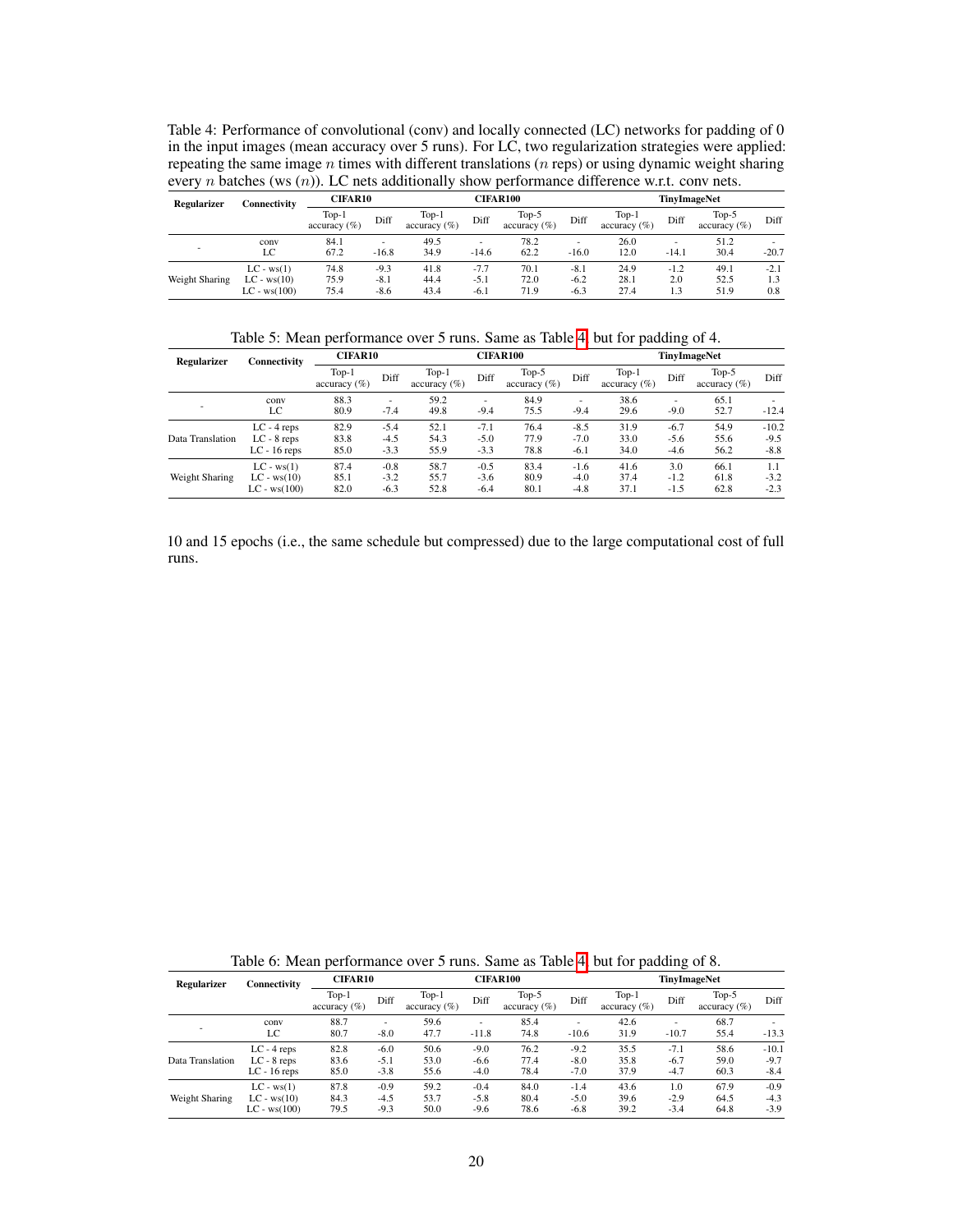<span id="page-7-0"></span>

| raone $\tau$ , max minus min performance over $\tau$ rans, padding or $\sigma$ . |                                                 |                            |                            |                         |                            |                            |  |  |  |  |  |
|----------------------------------------------------------------------------------|-------------------------------------------------|----------------------------|----------------------------|-------------------------|----------------------------|----------------------------|--|--|--|--|--|
| <b>Regularizer</b>                                                               | Connectivity                                    | <b>CIFAR10</b>             |                            | <b>CIFAR100</b>         | <b>TinyImageNet</b>        |                            |  |  |  |  |  |
|                                                                                  |                                                 | $Top-1$<br>$accuracy (\%)$ | $Top-1$<br>$accuracy (\%)$ | $Top-5$<br>$\arctan(y)$ | $Top-1$<br>$\arctan(y(\%)$ | $Top-5$<br>$accuracy (\%)$ |  |  |  |  |  |
| -                                                                                | conv<br>LC                                      | 0.5<br>0.4                 | 1.0<br>1.6                 | 1.5                     | 1.0<br>1.0                 | 0.4<br>1.7                 |  |  |  |  |  |
| Weight Sharing                                                                   | $LC - ws(1)$<br>$LC - ws(10)$<br>$LC - ws(100)$ | 0.5<br>0.8<br>0.9          | 1.3<br>1.0<br>0.7          | 1.3<br>0.7<br>0.9       | 1.2<br>1.8<br>1.0          | 2.0<br>2.1<br>1.3          |  |  |  |  |  |

Table 7: Max minus min performance over 5 runs; padding of 0.

Table 8: Max minus min performance over 5 runs; padding of 4.

<span id="page-7-1"></span>

| <b>Regularizer</b> | Connectivity   | <b>CIFAR10</b>                     |                            | <b>CIFAR100</b>             | <b>TinyImageNet</b>                |                                     |  |
|--------------------|----------------|------------------------------------|----------------------------|-----------------------------|------------------------------------|-------------------------------------|--|
|                    |                | $Top-1$<br>$\alpha$ ccuracy $(\%)$ | $Top-1$<br>$accuracy (\%)$ | $Top-5$<br>$\arccuracy$ (%) | $Top-1$<br>$\alpha$ ccuracy $(\%)$ | Top- $5$<br>$\alpha$ ccuracy $(\%)$ |  |
|                    | conv           | 0.7                                | 1.5                        | 0.2                         | 1.2                                | 1.1                                 |  |
|                    | LC             | 0.8                                | 1.1                        | 0.4                         | 0.7                                | 0.8                                 |  |
| Data Translation   | $LC - 4$ reps  | 0.8                                | 1.3                        | 0.8                         | 0.5                                | 0.8                                 |  |
|                    | $LC - 8$ reps  | 0.3                                | 1.4                        | 1.3                         | 0.7                                | 1.2                                 |  |
|                    | $LC - 16$ reps | 0.7                                | 0.7                        | 0.6                         | 0.9                                | 0.5                                 |  |
| Weight Sharing     | $LC - ws(1)$   | 0.5                                | 1.1                        | 0.9                         | 0.9                                | 0.6                                 |  |
|                    | $LC - ws(10)$  | 0.6                                | 1.1                        | 0.3                         | 0.6                                | 1.2                                 |  |
|                    | $LC - ws(100)$ | 0.7                                | 1.0                        | 0.6                         | 0.2                                | 0.9                                 |  |

Table 9: Max minus min performance over 5 runs; padding of 8.

<span id="page-7-2"></span>

| <b>Regularizer</b> | Connectivity   | <b>CIFAR10</b>             |                                    | <b>CIFAR100</b>           |                         | <b>TinyImageNet</b>         |
|--------------------|----------------|----------------------------|------------------------------------|---------------------------|-------------------------|-----------------------------|
|                    |                | $Top-1$<br>$accuracy (\%)$ | $Top-1$<br>$\alpha$ ccuracy $(\%)$ | Top- $5$<br>$\arctan(\%)$ | $Top-1$<br>$\arctan(y)$ | Top- $5$<br>accuracy $(\%)$ |
|                    | conv           | 0.9                        | 1.5                                | 1.2                       | 1.7                     | 1.0                         |
|                    | LC             | 0.5                        | 0.6                                | 0.5                       | 0.5                     | 0.9                         |
| Data Translation   | $LC - 4$ reps  | 0.4                        | 0.9                                | 0.3                       | 0.6                     | 0.8                         |
|                    | $LC - 8$ reps  | 0.6                        | 0.9                                | 0.5                       | 0.5                     | 0.6                         |
|                    | $LC - 16$ reps | 0.9                        | 0.9                                | 0.6                       | 0.5                     | 1.1                         |
| Weight Sharing     | $LC - ws(1)$   | 0.4                        | 1.2                                | 1.5                       | 0.7                     | 0.7                         |
|                    | $LC - ws(10)$  | 0.2                        | 1.4                                | 0.9                       | 1.4                     | 1.2                         |
|                    | $LC - ws(100)$ | 0.4                        | 0.5                                | 0.7                       | 0.7                     | 0.9                         |

Table 10: Hyperparameters for padding of 0.

<span id="page-7-3"></span>

| raore 10. $\pi$ , per parameters for pacturing or 0. |                                                 |                           |                      |                           |                        |                          |                          |  |  |  |
|------------------------------------------------------|-------------------------------------------------|---------------------------|----------------------|---------------------------|------------------------|--------------------------|--------------------------|--|--|--|
| <b>Regularizer</b>                                   | Connectivity                                    | <b>CIFAR10</b>            |                      | <b>CIFAR100</b>           |                        | <b>TinyImageNet</b>      |                          |  |  |  |
|                                                      |                                                 | Learning<br>rate          | Weight<br>decay      | Learning<br>rate          | Weight<br>decay        | Learning<br>rate         | Weight<br>decay          |  |  |  |
|                                                      | conv<br>LC                                      | 0.01<br>0.001             | 0.01<br>0.01         | 0.01<br>0.001             | 0.01<br>0.01           | 0.005<br>0.001           | 0.01<br>0.0001           |  |  |  |
| Weight Sharing                                       | $LC - ws(1)$<br>$LC - ws(10)$<br>$LC - ws(100)$ | 0.001<br>0.0005<br>0.0001 | 0.01<br>0.01<br>0.01 | 0.001<br>0.0005<br>0.0001 | 0.01<br>0.0001<br>0.01 | 0.001<br>0.0005<br>0.001 | 0.0001<br>0.01<br>0.0001 |  |  |  |